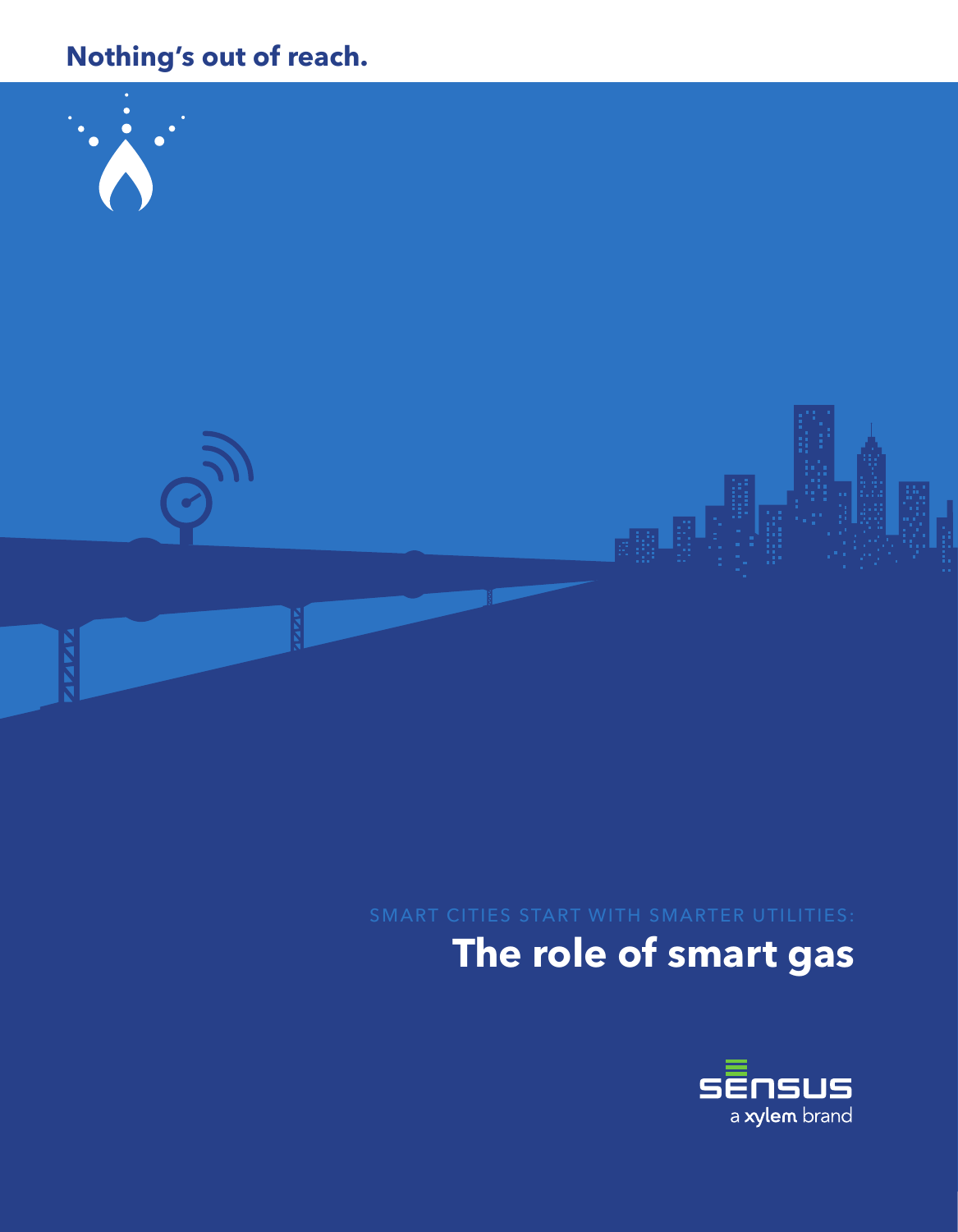#### **A smart gas system expands your capabilities.**



The use of natural gas within homes and throughout commercial industries is growing at a rapid pace all over the world. Affordability, stable pricing and reliability make natural gas an ideal choice, especially within North America. As natural gas continues to improve the quality of life for residents and businesses alike, the industry is also becoming part of the technological connectedness that is the norm today.

# **The rise of smart gas**

Smart communication network systems used increasingly within water and electricity are also being applied by gas utilities, primarily to implement automated meter reading. The impacts are positive and include improved employee safety, more efficient operations and fewer truck rolls. However, a smart network system for natural gas has the potential to exceed these important features. A smart gas system enables expanded capabilities within gas distribution, including pressure measurements, pipe corrosion protection and remote disconnection in response to leaks and nonpayment.

The benefits of a smart gas system for utilities are many, going well beyond the foundational impact to cost of doing business. According to Chris Wykle, senior director of global gas marketing for Sensus, "Smart gas enables improved customer service and quicker response times, with some devices taking decisive, necessary action before the customer—or utility even identifies that there is a problem. Currently, cutting-edge technology is taking safety to levels we've never been able to establish."

Utilities can also gain real-time intelligence from data within the network. That data, in turn, allows utilities to evaluate performance and elevate the customer experience.

*"Smart gas enables improved customer service and quicker response times, with some devices taking decisive, necessary action before the customer—or utility—even identifies that there is a problem."* 

CHRIS WYKLE Senior director of global gas marketing Sensus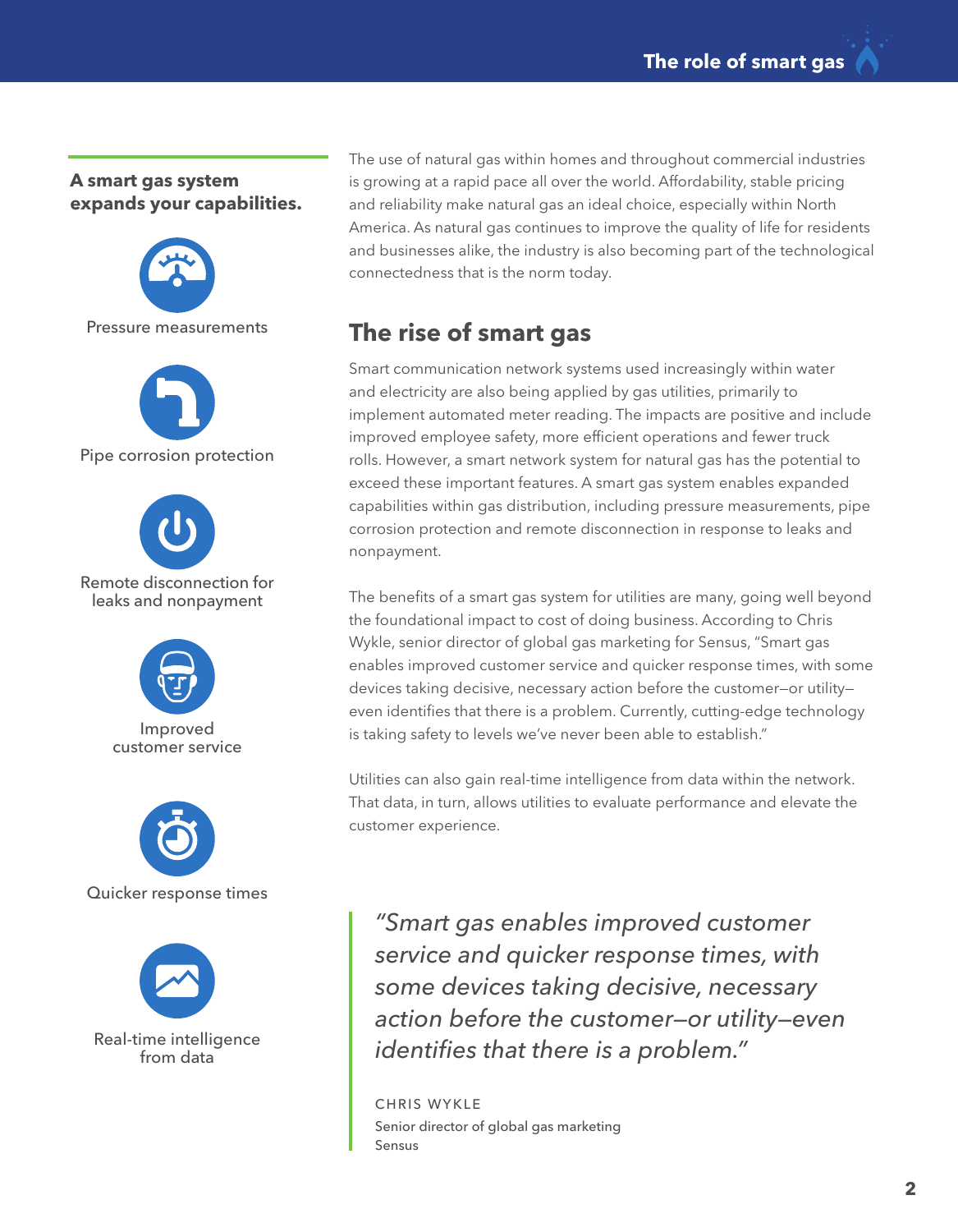**The best smart gas solutions should have networks that:**



are upgradeable for new technologies



allow for growth in meter usage



are private for safety and security

#### **The foundation for a smart network**

For utilities or municipalities to maximize the potential of smart gas, they need to see beyond the gas meter to the entire solution. "A secure and private communication network must serve as the foundation of any smart utility, including gas," Wykle says.

Once the communication network is in place, devices and sensors enable utilities and municipalities to gather data—even from existing residential and commercial meters—that helps them better serve customers by understanding usage patterns and improving operational efficiencies. Currently available sensors can also monitor pressure and temperature levels, as well as transmit alarms to the utility or customer, enabling rapid issue resolution.

"An exciting aspect of smart gas is the ability to monitor corrosion around the clock," says Wykle. The federal mandate is to test lines for corrosion once per year, and this is typically done at various points along the line. It's a very time-consuming and manpower-intensive process. Plus, a lot can happen throughout a single month, let alone a single year. "With real-time corrosion monitoring, utilities get daily readings," continues Wykle, "so they can prepare instead of react, which has always been the traditional approach." In addition to time and cost savings is the benefit of allowing for highly skilled corrosion specialists to focus on maintenance, not data collection. "A crew can perform a day's worth of work in less than five minutes," says Wykle.

## **Making the most of smart solutions**

Clearly, the benefits of a smart gas solution are worth the investment made by a utility or municipality. But before a choice is made from among the available smart offerings, what factors should be considered to ensure the best investment?

According to Wykle, "Utilities must invest in a network that is upgradeable and allows for growth in meter usage. Additional applications will continue to be developed, and you don't want new technology to outdate—or outgrow—your established network."

A vital aspect that weighs heavily on the minds of decision-makers is information privacy. For consumer safety and municipality security, the utility communication network should be private. Even when a communication network is private but is being shared among utility "neighbors," it's imperative that security firewalls are impenetrable and the system is able to handle ever-growing use.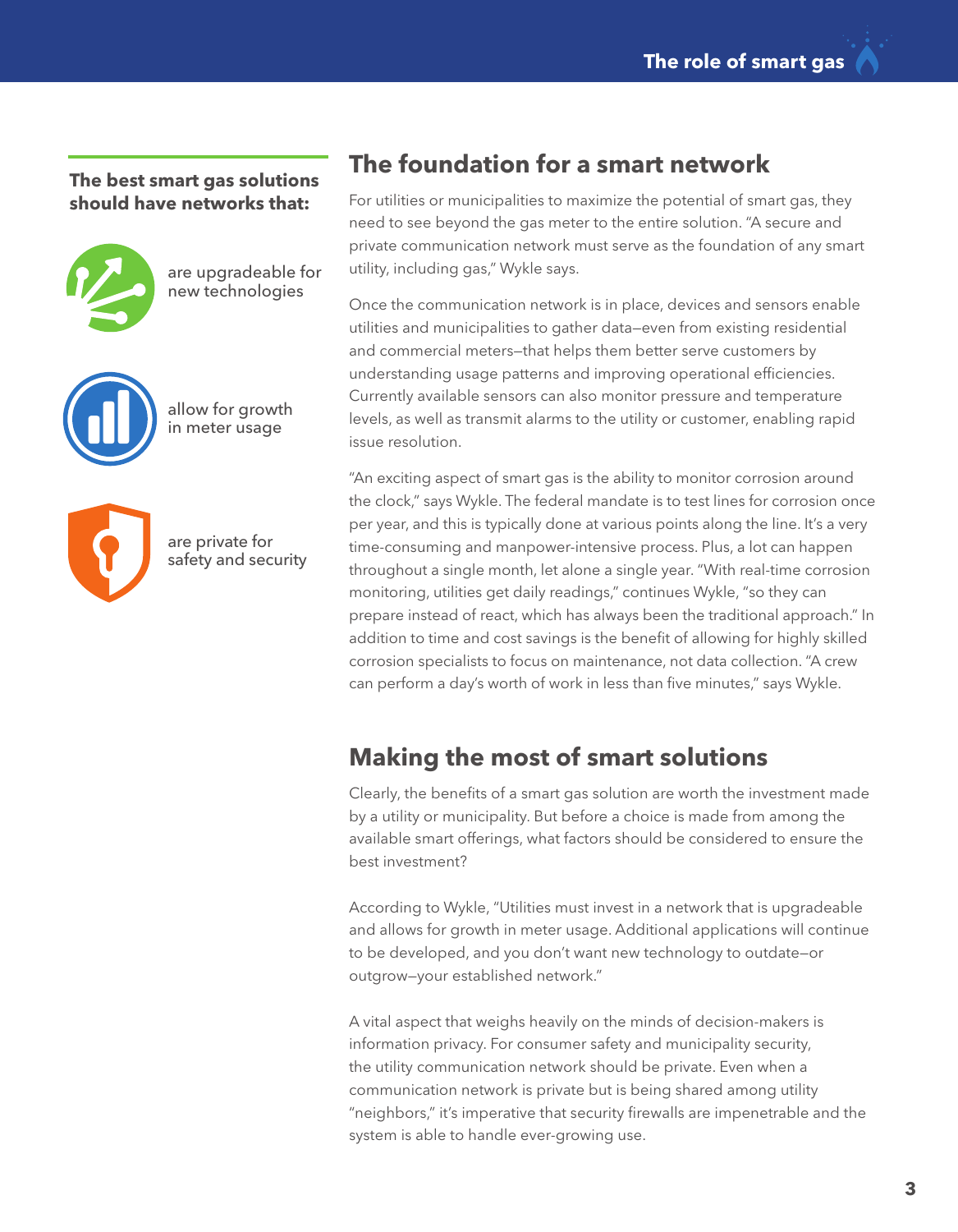*Implementation of a smart gas solution gives utilities the ability to access more data more often, ultimately optimizing service, operational efficiency and system safety.*

## **Smart gas in the smart city**

Because cities and municipalities don't typically own gas, smart gas is very much out on the edge of the smart city movement. But this shouldn't be the case. Smart cities that start with a smart infrastructure to deliver clean water, dependable power and outdoor lighting can then leverage this network to "share" with gas. In fact, this sharing is an opportunity to recoup investment through usage fees paid by the gas utility. Any fears of customer data being intentionally or unintentionally "shared" can be alleviated by ensuring that the network is both private and sufficiently firewalled.

The immense benefits of smart city infrastructure have only recently been recognized in North America, whereas our global neighbors are already realizing the impacts. Implementation not only is good for the utility producers and deliverers but also significantly enhances the quality of life for residents, attracts more businesses to boost local economies and improves the city's bottom line.

Data and analytics continue to evolve the way business is conducted in today's technology-driven environment. Implementation of a smart gas solution gives utilities the ability to access more data more often, ultimately optimizing service, operational efficiency and system safety. There is no doubt that, sooner rather than later, smart will be the new norm.